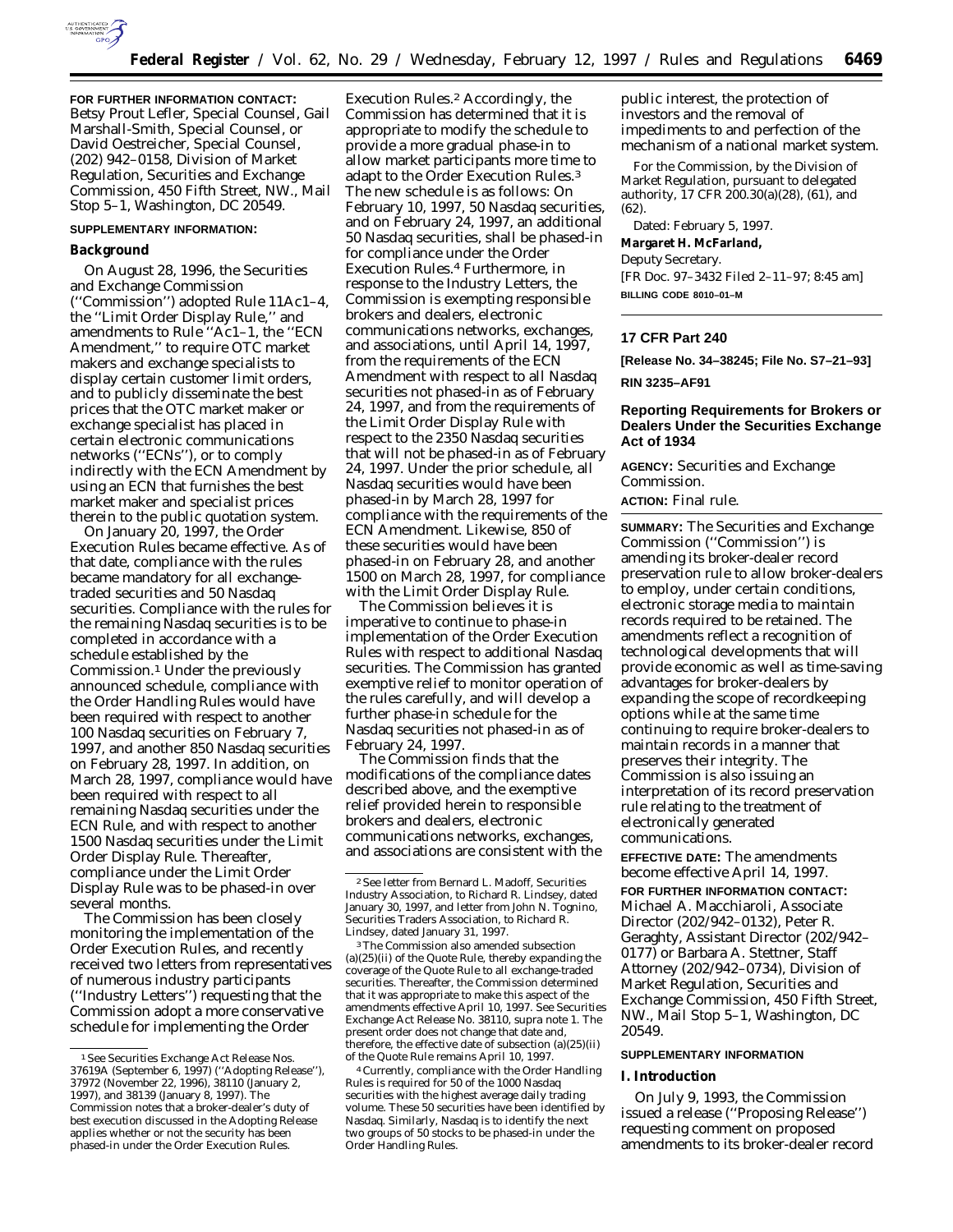preservation rule, Rule 17a–4,1 that would allow broker-dealers to employ, under certain conditions, optical storage technology.2 The proposed amendments also would codify a staff no-action position that allows broker-dealers to use microfiche as a storage medium.3 Simultaneous with the issuance of the Proposing Release, the Division of Market Regulation (''Division''), with the concurrence of the Commission, issued a no-action letter allowing broker-dealers to utilize optical storage technology immediately, under certain conditions.4 Based on the comments received and the experience gained by the Commission under the no-action letter, the Commission is adopting the proposed amendments with certain changes discussed herein.

Set forth below is a summary of the proposed amendments, a summary of the comment letters received in response to the Proposing Release, a description of the final rule amendments, and an interpretation relating to the retention of electronically generated communications. The Commission is also providing notice of a staff related no-action position regarding other recordkeeping requirements under the Securities Exchange Act of 1934 (''Exchange Act'').

# **The Commission's Proposal**

The Commission proposed to amend its record retention rule, Rule 17a–4, to expand broker-dealer record retention options by permitting broker-dealers to use optical storage technology for information required to be maintained under these rules. The Proposing Release described optical storage technology as storage technology which ''allows for digital data recording in a non-rewriteable, non-erasable format, such as write once, read many (''WORM'') \* \* \*. Non-rewriteable optical storage records digital information by employing a laser heat source to burn a pattern on a metallic film on a disk surface that can hold billions of bytes of data.''

In the Proposing Release, the Commission noted the importance for recordkeeping of ready access, reliability, and permanence of records.

Therefore, the proposed rule included safeguards against data erasure, provisions for immediate verification of the stored material, and requirements for back-up facilities. Specifically, the conditions included requirements that broker-dealers using optical disk storage systems employ non-rewriteable, nonerasable technology that verifies automatically the quality and accuracy of the optical storage recording process, duplicate in a separate optical disk all information preserved and maintained by means of optical storage technology, serialize the original and duplicate optical disks, and time-date the information placed on the optical disks. In addition, to facilitate full access to records during examinations by the selfregulatory organizations ("SROs") and the Commission, broker-dealers would be required to index the optical disks and place the index on optical disk, and would be required to have the capability to readily reproduce records kept on optical disks in any medium acceptable under the final rule amendment, as required by the SROs and the Commission.

The Proposing Release also solicited comment regarding the adequacy of optical disk technology to preserve handwritten records or records that contain handwritten text, given the difficulties associated with detecting alterations made to handwritten text preserved through optical disk technology.5

The Commission received 13 comment letters in response to the Proposing Release.6 Several commenters explained that the description of optical storage technology in the Proposing Release included only one specific type of writing technology known as ablative writing,7 and requested clarification that the final rule would apply to other forms of optical disk technology that met the requirements of the rule. In addition, a few commenters objected to limiting the acceptable storage medium to optical disk technology and recommended that the rule apply to other electronic storage media,

including optical tape.8 More recently, the SIA requested clarification as to whether the Commission considers CD– ROM to be a form of optical disk technology.9 Commenters that addressed the issue of the adequacy of optical disk technology in preserving handwritten records or records that contain handwritten text objected to any restrictions on the types of records broker-dealers can maintain using optical storage technology.

# **II. Description of Rule Amendments**

# *A. Scope of Permissible Electronic Storage Media*

In the Proposing Release, the Commission did not intend the definition of optical storage technology to include only an ablative methodology of storage. The Commission recognizes that other methods of electronic storage technology exist, including optical tape and CD–ROM, which are available in a WORM, non-rewriteable version.10 The Commission is adopting a rule today which, instead of specifying the type of storage technology that may be used, sets forth standards that the electronic storage media must satisfy to be considered an acceptable method of storage under Rule 17a–4. Specifically, because optical tape, CD–ROM, and certain other methods of electronic storage are available in WORM and can provide the same safeguards against data manipulation and erasure that optical disk provides, the final rule clarifies that broker-dealers may employ any electronic storage media that meets the conditions set forth in the final rule.11

#### *B. Handwritten Records*

In the Proposing Release, the Commission expressed concern and requested comment regarding the use of optical disk technology to preserve

9Letter from Mark A. Egert, Assistant General Counsel, SIA to Michael A. Macchiaroli, Associate Director, Division of Market Regulation, SEC (February 15, 1996) (arguing that CD–ROMs are simply one of several different optical disk sizes that are commercially available.)

10The Commission understands that additional methods also available in a WORM, non-rewritable version include, for example, alloying, bubbleforming, moth-eye (Plasmon), phase-change, dye/ polymer, and magneto-optic.

<sup>11</sup>The amendment the Commission is adopting today also permits the use of ''micrographic media'' which is defined to include microfilm or microfiche, or any similar media, which codifies an earlier Commission staff no-action position. *See* Letter from Nelson S. Kibler, *supra* note 3.

<sup>1</sup> 17 CFR 240.17a–4. Rule 17a–4 sets forth the records to be preserved by certain exchange members, brokers, and dealers.

<sup>2</sup>Securities Exchange Act Release No. 32609 (July 9, 1993), 58 FR 38092 (July 15, 1993).

<sup>3</sup>Letter from Nelson S. Kibler, Assistant Director, Division of Market Regulation, SEC to Robert F. Price, Alex. Brown & Sons (November 3, 1979).

<sup>4</sup>Letter from Michael A. Macchiaroli, Associate Director, Division of Market Regulation, SEC to Michael D. Udoff, Chairman, *Ad Hoc* Record Retention Committee, Securities Industry Association (''SIA'') (June 18, 1993).

<sup>5</sup> In response to these concerns, the Division's noaction letter permitted optical storage of all paper records, including handwritten records, except those records required to be made under paragraphs (a)(6) and (a)(7) of Rule  $17a-3$  (proprietary and customer order tickets).

<sup>6</sup>The comment letters are available for public inspection and copying in the Commission's public reference room located at 450 Fifth Street, NW., Washington, DC. (File No. S7–21–93).

<sup>7</sup>Ablative technology means that, by use of a laser, a pattern is burned onto a metallic film on an optical disk. Other methods of optical disk technology utilize a laser to record information onto the optical disk, but unlike ablative technology, the laser does not necessarily ''burn'' a pattern onto the disk.

<sup>8</sup>The SIA commented that optical tape provides the same safeguards against data erasure and manipulation as optical disk provides but allows for storage of greater amounts of data. Letter from Michael D. Udoff, Chairman, *Ad Hoc* Record Retention Committee of the SIA to Jonathan G. Katz, Secretary, SEC (September 30, 1993).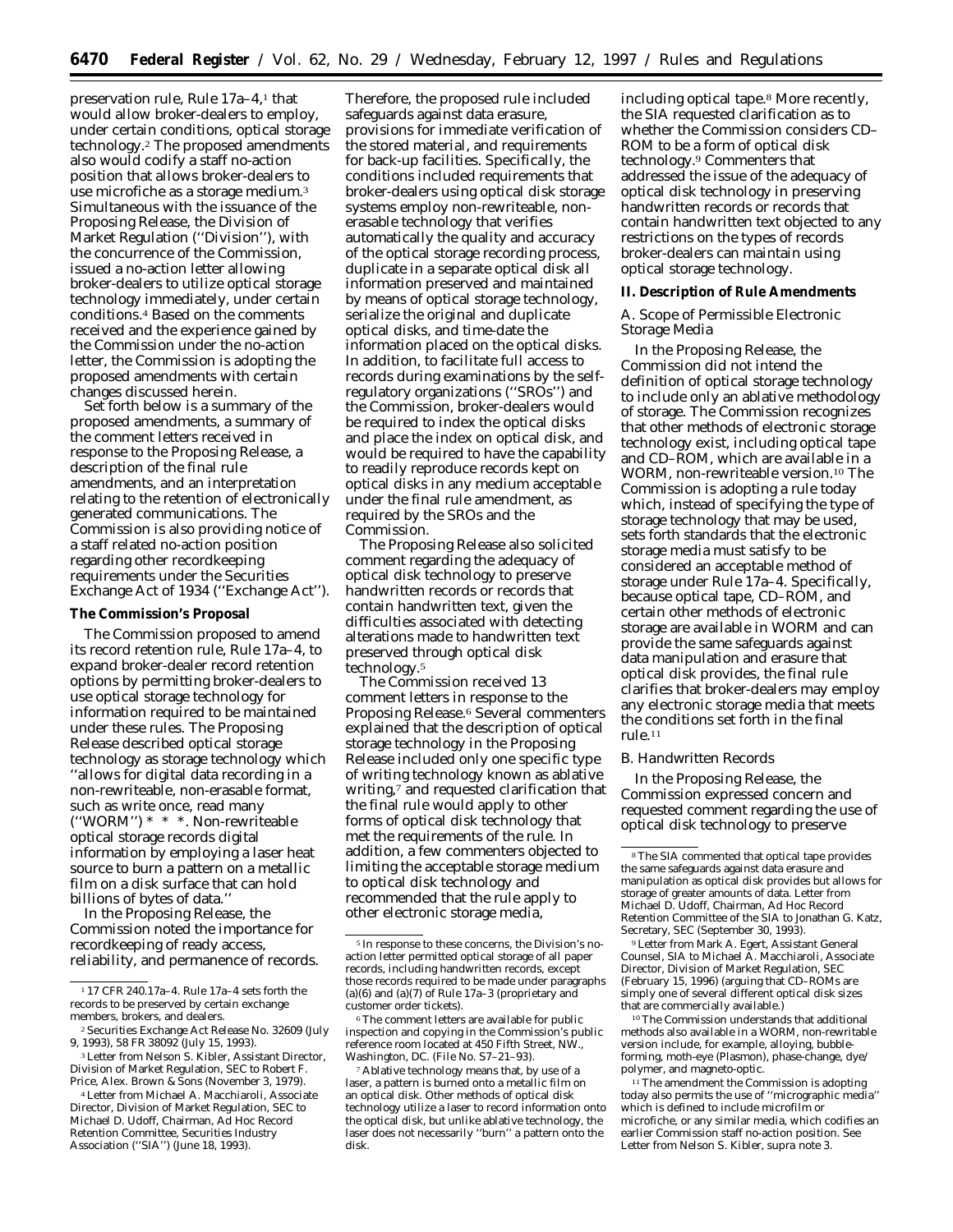handwritten records and records containing handwritten text. As indicated in the Proposing Release, the Commission's primary concern was that, from the standpoint of examinations and enforcement of the securities laws, optical disk images (as well as microfilm or microfiche images) make it difficult to detect forgery and alterations made to handwritten text.

The Commission recognizes that microfilm is a form of record retention for handwritten records that has been permitted since 1970, and the Commission understands few brokerdealers currently keep documents in hard copy or paper format. The Commission's experience since 1970 relating to the retention of handwritten records on microfilm has generally been positive. The Commission further understands that many of the larger broker-dealers no longer create traditional order tickets (with or without handwritten notations) because such broker-dealers enter most orders directly through electronic systems which automatically retain an electronic record of the trade entry.

In view of the existing use of microfilm and microfiche for record retention, the Commission believes that allowing preservation of handwritten records in electronic storage media would not significantly increase the difficulty of detecting forgery or alterations on these records. Accordingly, the Commission is permitting storage of handwritten records and records containing handwritten text using electronic storage media meeting the requirements set forth in the final rule adopted today.12 Nonetheless, in the future, if difficulties arise in detecting abuses in handwritten records stored in electronic format, the Commission may revisit this issue both with regard to electronic storage media, as well as microfilm and microfiche.13

# *C. Creation of a Duplicate Record*

The Proposing Release would have required a broker-dealer to copy all of the information contained on an original disk onto a separate, duplicate disk. The SIA commented that broker-dealers should be permitted to store the duplicate record on any medium acceptable under Rule 17a–4. The SIA explained that clearing firms frequently have to provide copies of records to their correspondent firms that may not have optical disk technology. Therefore, according to the SIA, clearing firms may be obligated to maintain certain records in another media for the correspondents' use.14 The Commission agrees that it is appropriate to permit storage of the duplicate record on any medium acceptable under Rule 17a–4, and accordingly, the final amendments reflect this change.15

## *D. Audit System Requirement*

The Proposing Release would have required a broker-dealer to ''have in place an audit system providing for accountability regarding all access to records maintained and preserved using optical storage technology and any changes made to every original and duplicate optical disk.'' Commenters sought clarification as to whether this provision requires maintenance of a log of all persons who have the capability or authority to access optical disks, or maintenance of a log indicating each instance where data is added to a disk. The rule adopted by the Commission today requires an audit system to be utilized only when records required to be maintained under Rule 17a–4 are being entered or when any additions to existing records are made. Therefore, an audit record is not required when a record is accessed but cannot be altered by the reader.

#### *E. Third Party Down-Load Provider*

The Proposing Release would require broker-dealers to have arrangements with at least one third party that has the ability to download information from the broker-dealer's electronic storage system to another acceptable medium. The third party must submit undertakings to the SRO for the brokerdealer indicating that it agrees to promptly furnish information necessary

for the Commission's staff and its designees to download information from a broker-dealer's electronic storage system to another acceptable medium, and take reasonable steps to provide access to information contained on a broker-dealer's electronic storage system. The Commission is adopting this requirement substantially as proposed.

# *F. Escrow Agent*

Under the Proposing Release, brokerdealers would be required to keep current all information necessary to download records and indices stored on optical disks. Alternatively, brokerdealers who use outside service bureaus to preserve records could place in escrow and keep current a copy of the information necessary to access the format (i.e., the logical layout) of the optical disks and to download records stored on optical disks. This condition was intended to ensure access to information preserved on optical disks when the broker-dealer is no longer operational, when the broker-dealer refuses to cooperate with investigative efforts of the Commission or the SROs, or when the optical disk has not been properly indexed. The SIA commented that they believed this requirement duplicated the required third party undertaking in the proposed amendments. The third party undertaking was intended to act as a back-up to the escrow requirement, and therefore the Commission does not agree that it would be unnecessary and duplicative to require broker-dealers to keep or escrow the information necessary to download records from optical disk. Accordingly, the final rule adopted today includes such proposed requirement.

# **III. Staff No-Action Position**

The Commission also is providing notice that the staff of the Division will not recommend enforcement action to the Commission if broker-dealers, transfer agents, and clearing agencies fulfill their record retention and preservation requirements set forth in the following rules under the Exchange Act by using electronic storage media as permitted by the final amendments to Rule 17a–4(f) described herein: Rule 3a51–1 (17 CFR 240.3a51–1) Rule 15a–6 (17 CFR 240.15a–6) Rule 15c1–7 (17 CFR 240.15c1–7) Rule 15c2–5 (17 CFR 240.15c2–5) Rule 15c2–11 (17 CFR 240.15c2–11) Rule 15c3–1 (17 CFR 240.15c3–1) Rule 15c3–3 (17 CFR 240.15c3–3) Rule 15g–3 (17 CFR 240.15g–3) Rule 15g–4 (17 CFR 240.15g–4) Rule 15g–5 (17 CFR 240.15g–5)

<sup>12</sup>*But see infra* note 16 and accompanying text for certain limited exceptions.

<sup>&</sup>lt;sup>13</sup> Recently, the Commission published its views with respect to the use of electronic media by broker-dealers, transfer agents, and investment advisers to deliver information as required under the Exchange Act and the Investment Advisers Act of 1940. Securities Exchange Act Release No. 37182 (May 9, 1996), 61 FR 24644 (May 15, 1996) (''May Interpretive Release''). As the Commission noted in the May Interpretive Release, the staff of the Division also reminds broker-dealers, transfer agents, and clearing agencies of their responsibilities to prevent, and the potential liability associated with, unauthorized transactions. In this regard, broker-dealers, transfer agents, and clearing agencies should have reasonable assurance that information preserved by means of electronic storage media, including customer signatures, is authentic. *See id.* at note 29.

<sup>14</sup>*See* Letter from Michael D. Udoff, *supra* note 8.

<sup>15</sup>Another issue raised by several commenters concerns the time at which the duplicate must be created. Broker-dealers will be permitted to wait to make the duplicate until the original optical disk is full, provided that broker-dealers maintain the duplicate data on another acceptable medium such as paper or micrographic media until it creates the duplicate optical disk.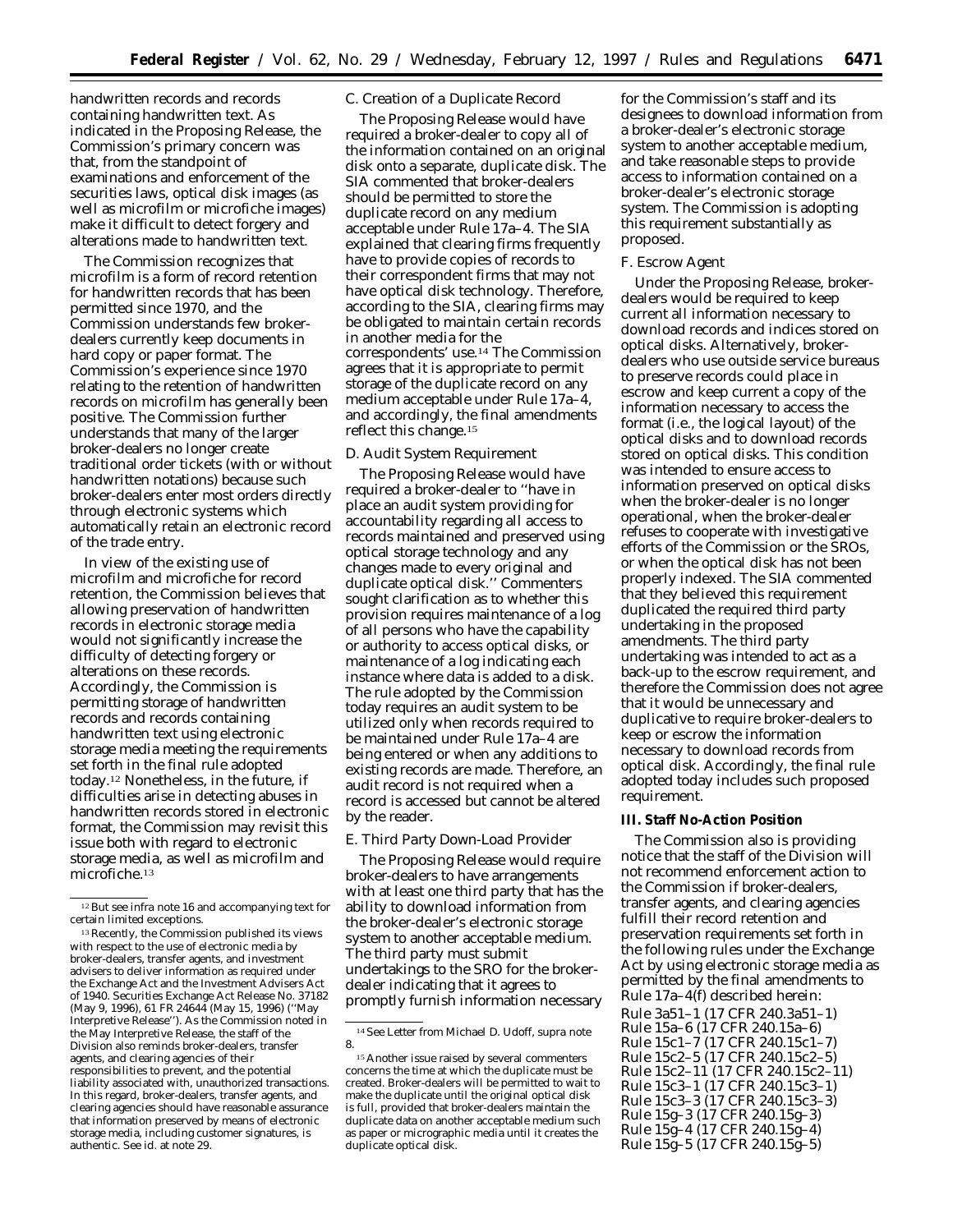Rule 15g–6 (17 CFR 240.15g–6) Rule 17a–2 (17 CFR 240.17a–2) Rule 17a–5 (17 CFR 240.17a–5) Rule 17a–6 (17 CFR 240.17a–6) Rule 17a–7 (17 CFR 240.17a–7) Rule 17a–8 (17 CFR 240.17a–8) Rule 17f–1 (17 CFR 240.17f–1) Rule 17f–2 (17 CFR 240.17f–2) Rule 17Ad–6 (17 CFR 240.17Ad–6) Rule 17Ad–10 (17 CFR 240.17Ad–10) Rule 17Ad–11 (17 CFR 240.17Ad–11) Rule 17Ad–13 (17 CFR 240.17Ad–13) Rule 17Ad–15 (17 CFR 240.17Ad–15)

The staff of the Division believes that the recordkeeping requirements under Exchange Act Rules 15g–2 and 15g–9 16 should not be met by means of electronic storage media, and the records required by such rules should be maintained and preserved in paper format for the prescribed time period. Rules 15g–2 and 15g–9 require brokerdealers to obtain from a customer prior to effecting transactions in penny stocks (1) a manually signed acknowledgement of the receipt of a risk disclosure document, (2) a written agreement to transactions involving penny stocks, and (3) a manually signed and dated copy of a written suitability statement. Because the Commission, in the May Interpretative Release, did not permit the use of electronic media to satisfy the requirements of Rules 15g–2 and 15g–9, the staff of the Division believes it would not be appropriate to permit the storage of records required by such rules using electronic storage media.17

# **IV. Electronic Communications**

Finally, the Commission is aware that many questions have been raised regarding the applicability of Rule 17a– 4(b)(4) to electronic mail communications (''e-mail'') and Internet communications. In the May Interpretive Release, the Commission discussed its beliefs regarding the adaptation of SRO supervisory review requirements governing communications with customers to accommodate the use of electronic communications by broker-dealers. The Commission recommended that the SROs work with broker-dealers with respect to the adaptation of such rules and recommended that the SRO rules concerning the supervisory requirements for electronic communications ''should be based on the content and audience of the message and not merely the electronic form of the communication.'' 18

The Commission understands that broker-dealers use e-mail and the Internet to communicate important information relating to the brokerdealer's business internally, to customers, and to the general public. The Commission is also aware that many broker-dealers use such electronic systems to communicate about issues unrelated to the business of the brokerdealer. Consistent with the Commission's recommendation to the SROs regarding the appropriate standard for prior supervisory review for electronic communications, the Commission believes that for record retention purposes under Rule 17a–4, the content of the electronic communication is determinative, and therefore broker-dealers must retain only those e-mail and Internet communications (including inter-office communications) which relate to the broker-dealer's ''business as such.''

# **V. Summary of Final Regulatory Flexibility Analysis**

The Regulatory Flexibility Act, which became effective on January 1, 1981, imposes procedural steps applicable to agency rulemaking that has a ''significant economic impact on a substantial number of small entities.'' 19 The Chairman of the Commission has certified pursuant to the Regulatory Flexibility Act that the final amendments to Rule 17a–4 will not have a significant economic impact on a substantial number of small entities because the amendments do not alter

19Although Section 601(b) of the Regulatory Flexibility Act defines the term ''small entity,'' the statute permits agencies to formulate their own definitions. The Commission has adopted definitions of the term ''small entity'' for purposes of Commission rulemaking in accordance with the Regulatory Flexibility Act. Those definitions are set forth in Rule 0–10, 17 CFR 240.0–10. *See* Securities Exchange Act Release No. 18452 (January 28, 1982) 47 FR 5215 (February 4, 1982). A broker-dealer is a ''small business'' or ''small organization'' under Rule 0–10 if the broker-dealer (i) had total capital (net worth plus subordinated liabilities) of less than \$500,000 on the date in the prior fiscal year as of which its audited financial statements were prepared pursuant to 17 CFR 240.17–5(d) or, if not required to file such statements, a broker-dealer that had total net capital (net worth plus subordinated liabilities) of less than \$500,000 on the last business day of the preceding fiscal year (or in the time that it has been in business, if shorter); and (ii) is not affiliated with any person (other than a natural person) that is not a small business or small organization as defined in 17 CFR 240.0–10.

the regulatory requirements for brokerdealers using currently accepted media for record retention purposes (i.e., paper, microfilm, or microfiche). A copy of the certification is attached to this release as Appendix A.

### **VI. Paperwork Reduction Act**

In connection with the Proposing Release, on August 12, 1993, notice was published in the **Federal Register** 20 that, pursuant to the Paperwork Reduction Act of 1980 (''Old PRA''), 21 the Commission had submitted to the Office of Management and Budget (''OMB'') request for approval of the proposed amendments to Rule 17a–4. No comments were received with respect to the notice. The OMB control number, 3235–0279, was originally issued in 1993 and was reauthorized on June 30, 1996. Comment was sought with respect to the reauthorization and no comment was received. 22 The OMB number was issued pursuant to the Old PRA, prior to the amendment of such act in 1995.

The Proposing Release included certain requirements that would be unique to broker-dealers which chose to use optical storage systems and which qualified as collections of information under the Old PRA. The final rule amendments do not contain substantive modifications to the collections of information originally set forth in the Proposing Release. The collection of information is in accordance with the clearance requirements of 44 U.S.C. 3507. The final amendments clarify that broker-dealers may use any electronic storage media that meets the requirements of the rule. Since the final rule amendment expands the scope of recordkeeping options and does not alter the options currently permitted under the rule, broker-dealers may chose to continue to store information using paper, microfilm, or microfiche, or may chose to employ electronic storage media as permitted by the final rule amendments. If broker-dealers chose the electronic storage media option, then compliance with the collection of information requirement is mandatory.

# *A. Collection of Information Under Rule 17a–4*

Under the final rule amendments, users of electronic storage media must have in place an audit system that provides for accountability regarding inputting of records required to be maintained and preserved pursuant to

<sup>16</sup> 17 CFR 240.15g–2 and 240.15g–9.

<sup>17</sup>*See* May Interpretive Release at note 50.

<sup>18</sup>*See id.* at note 5. The Commission notes that the New York Stock Exchange, Inc. (''NYSE'') has submitted a proposal to modify its supervisory rules

which will require prior supervisory review of those communications with the general public and customers which include advertisements, market letters, sales literature, and similar types of communications, as well as research reports. The proposal also requires members to develop reasonable procedures for review of registered representatives' communications with the public relating to their business. *See* File No. SR–NYSE– 96–26.

<sup>20</sup> 58 FR 42992 (August 12, 1993).

<sup>21</sup> 44 U.S.C. 3501 et seq.

<sup>22</sup> 61 FR 14586 (April 2, 1996).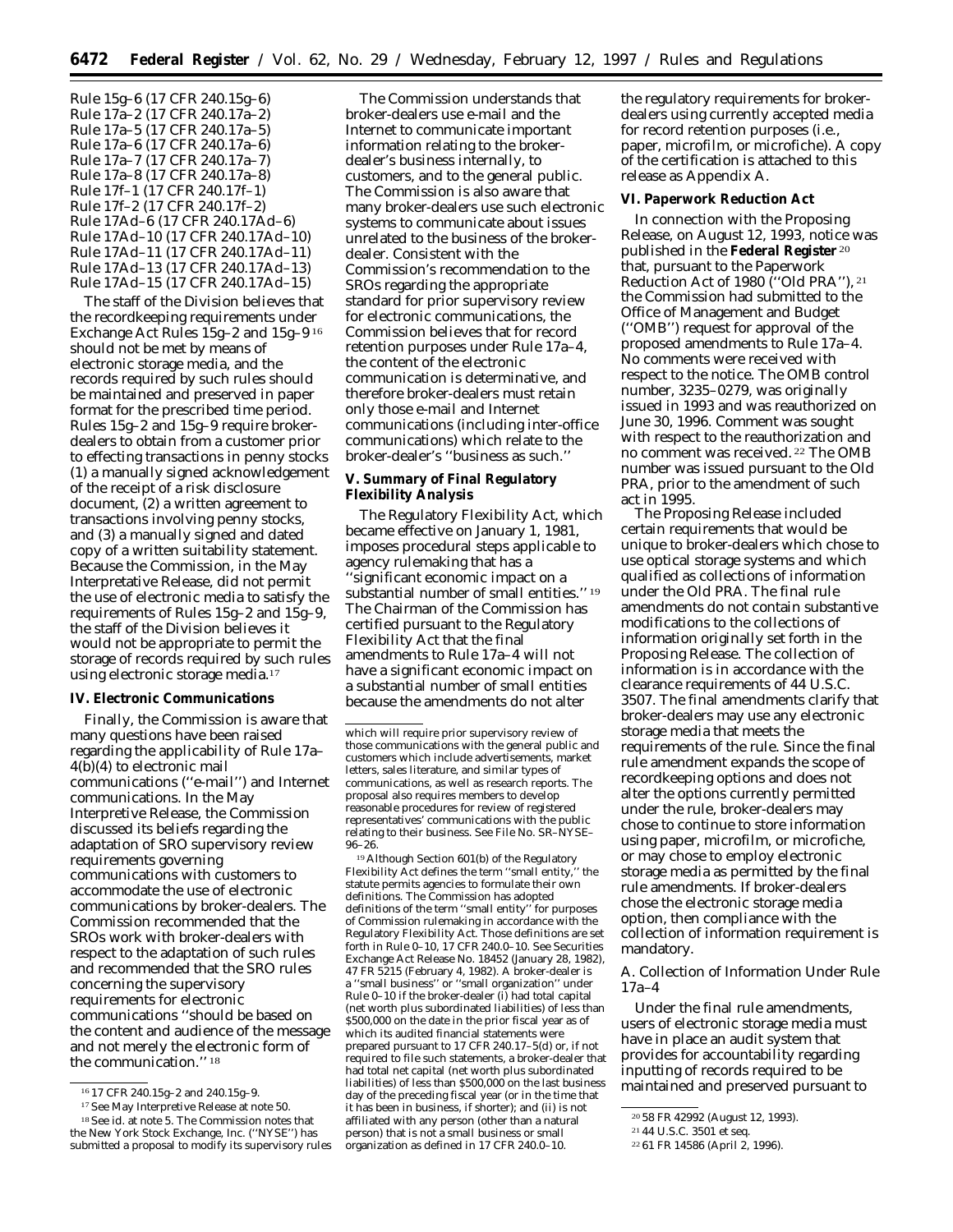Rules 17a–3 and 17a–4 to electronic storage media and inputting of any changes made to every original and duplicate record maintained and preserved thereby. Although the Commission is not specifying the contents of each audit system, data automatically or otherwise stored (in the computer or in hard copy) regarding inputting of records and changes to existing records will be part of that system. The Commission envisions that names of individuals actually inputting records and making particular changes, and the identity of documents changed and the identity of new documents created, are the kind of information that automatically would be collected pursuant to the audit system requirement. The results of the audit system must be available for examination by the staffs of the Commission and the appropriate SROs and must be preserved for the time required for the audited records.

In addition, the entity employing the electronic storage media must organize and index all information maintained on both original and duplicate electronic storage media, and each index must be duplicated. The entity employing the technology must also maintain, keep current, and provide promptly upon request by the Commission or SROs all information necessary to access records and indexes stored on electronic storage media, or escrow and keep current a copy of the physical and logical file format, the field format of all different information types written on the electronic storage media and the source code, together with appropriate documentation and information necessary to access records and indexes.

The recordkeeping requirements described above are unlikely to prove burdensome to users because the recordkeeping requirements are specifically tied to the design and use of electronic storage media. To the extent that the final rule amendments create any burden on users, however, such burden should be small, even negligible, relative to the reduced recordkeeping burden that will result from brokerdealers' ability to use electronic storage media.

# *B. Proposed Use of the Information*

The information contained in the records required to be preserved by those subject to Rule 17a–4 will be used by examiners and other representatives of the Commission and the SROs to ensure that broker-dealers are in compliance with applicable financial responsibility, antifraud, and antimanipulation rules as well as other

rules and regulations of the Commission and the SROs. The collections of information generally will not be made publicly available. The ultimate purpose of the final amendment is the protection of investors.

# **VII. Statutory Analysis**

Pursuant to the Securities Exchange Act of 1934 and particularly section 17(a)(1) thereof, 15 U.S.C. 78q(a)(1), the Commission is adopting amendments to § 240.17a–4 of Title 17 of the Code of Federal Regulations in the manner set forth below.

# **List of Subjects in 17 CFR Part 240**

Brokers, Reporting and recordkeeping requirements, Securities.

### **Text of Final Rule**

In accordance with the foregoing, Title 17, chapter II, part 240 of the Code of Federal Regulations is amended as follows:

# **PART 240—GENERAL RULES AND REGULATIONS, SECURITIES EXCHANGE ACT OF 1934.**

1. The authority citation for part 240 continues to read in part as follows:

**Authority:** 15 U.S.C. 77c, 77d, 77g, 77j, 77s, 77eee, 77ggg, 77nnn, 77sss, 77ttt, 78c, 78d, 78f, 78i, 78j, 78k, 78k–1, 78*l*, 78m, 78n, 78o, 78p, 78q, 78s, 78w, 78x, 78*ll*(d), 79q, 79t, 80a–20, 80a–23, 80a–29, 80a–37, 80b–3, 80b–4 and 80b–11, unless otherwise noted. \* \* \* \* \*

2. Section 240.17a–4 is amended by revising paragraph (f) to read as follows:

### **§ 240.17a–4 Records to be preserved by certain exchange members, brokers and dealers.**

\* \* \* \* \* (f) The records required to be maintained and preserved pursuant to §§ 240.17a–3 and 240.17a–4 may be immediately produced or reproduced on ''micrographic media'' (as defined in this section) or by means of ''electronic storage media'' (as defined in this section) that meet the conditions set forth in this paragraph and be maintained and preserved for the required time in that form.

(1) For purposes of this section:

(i) The term *micrographic media* means microfilm or microfiche, or any similar medium; and

(ii) The term *electronic storage media* means any digital storage medium or system and, in the case of both paragraphs  $(f)(1)(i)$  and  $(f)(1)(ii)$  of this section, that meets the applicable conditions set forth in this paragraph (f).

(2) If electronic storage media is used by a member, broker, or dealer, it shall

comply with the following requirements:

(i) The member, broker, or dealer must notify its examining authority designated pursuant to section 17(d) of the Act  $(15 \text{ U.S.C. } 78q(d))$  prior to employing electronic storage media. If employing any electronic storage media other than optical disk technology (including CD–ROM), the member, broker, or dealer must notify its designated examining authority at least 90 days prior to employing such storage media. In either case, the member, broker, or dealer must provide its own representation or one from the storage medium vendor or other third party with appropriate expertise that the selected storage media meets the conditions set forth in this paragraph  $(f)(2)$ .

(ii) The electronic storage media must:

(A) Preserve the records exclusively in a non-rewriteable, non-erasable format;

(B) Verify automatically the quality and accuracy of the storage media recording process;

(C) Serialize the original and, if applicable, duplicate units of storage media, and time-date for the required period of retention the information placed on such electronic storage media; and

(D) Have the capacity to readily download indexes and records preserved on the electronic storage media to any medium acceptable under this paragraph (f) as required by the Commission or the self-regulatory organizations of which the member, broker, or dealer is a member.

(3) If a member, broker, or dealer uses micrographic media or electronic storage media, it shall:

(i) At all times have available, for examination by the staffs of the Commission and self-regulatory organizations of which it is a member, facilities for immediate, easily readable projection or production of micrographic media or electronic storage media images and for producing easily readable images.

(ii) Be ready at all times to provide, and immediately provide, any facsimile enlargement which the Commission or its representatives may request.

(iii) Store separately from the original, a duplicate copy of the record stored on any medium acceptable under § 240.17a–4 for the time required.

(iv) Organize and index accurately all information maintained on both original and any duplicate storage media.

(A) At all times, a member, broker, or dealer must be able to have such indexes available for examination by the staffs of the Commission and the self